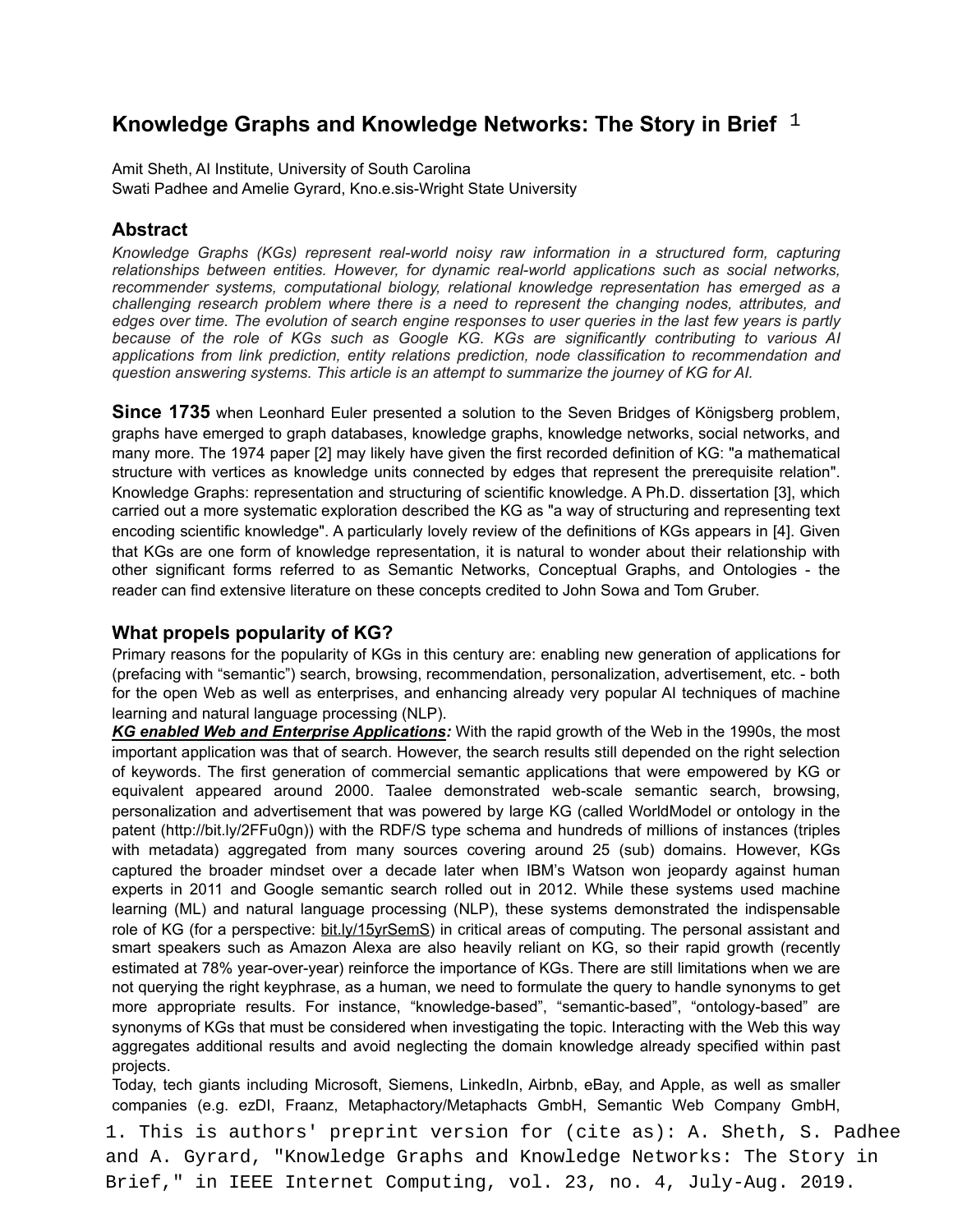Mondeca, Stardog, Diffbot, Siren) are using Enterprise KGs (which are often proprietary but may incorporate public knowledge such as DBPedia) and KG-enabled technologies for critical products and services for its customers (e.g., Maana). The importance of proprietary KGs for some companies has justified the use of thousands of employees supporting technical and editorial (curation) activities ([bit.ly/](http://bit.ly/KG10k) [KG10k\)](http://bit.ly/KG10k).

*Enhancing learning***:** AI techniques including ML algorithms which learn from pre-labeled examples are acknowledging that "data alone is not enough" [5]. There is a growing body of work seeking to demonstrate how and how much use of domain knowledge improves the results or effectiveness of state of the art ML and NLP techniques [6]. Learning the underlying patterns in the data goes beyond instancebased generalization to some external knowledge represented in structured graphs or networks. Deep Learning (DL) has shown significant advances in improving NLP by probabilistically learning latent patterns in the data using a multi-layered network of computational nodes (i.e. neurons/hidden units). However, with the tremendous amount of training data, uncertainty in generalization on domain-specific tasks, and delta improvement with an increase in complexity of models seem to raise a concern on the features learned by the model. Utilization of prior knowledge will aid in supervising the learning of features and brings in explainability. The next opportunity could be to complement the implicit or later knowledge (entities and relationship) by KGs that already capture synonyms and variants of entities and a variety of typed relationships. Many challenges remain, such as how to represent the knowledge propagation between nodes as complex real-world relationships in a graph. Pioneers in AI are hence manipulating the structured KGs for DL with relational inductive biases ([zd.net/2Jblg2A](https://zd.net/2Jblg2A)), transfer learning (inter-domain knowledge sharing) and other new methods of infusing KG into ML. Although much work remains, we think KGs will play an increasing role in developing hybrid neuro-symbolic systems (that is bottom up deep learning with top down symbolic computing) as well as in building explainable AI systems for which KGs will provide a scaffolding for punctuating neural computing.

**Knowledge Graph (KG)** is a structured knowledge in a graphical representation. KG can be used for a variety of information processing and management tasks such as:

1) enhanced (semantic) applications such as search, browsing, personalization, recommendation, advertisement, and summarization

2) improving integration of data, including data of diverse modalities and from diverse sources,

3) empowering ML and NLP techniques, and 4) improve automation and support intelligent human-like behavior and activities that may involve conversations or question-answering and robots.

**Knowledge Networks (KN)** integrate and combine knowledge (usually captured as KGs) from various domains. Knowledge networks should have schemas, datasets, and documentation to explain their usability across applications, and provide "horizontal services" to support knowledge-intensive applications, and may specialize to focus on a chosen domain (i.e., "vertical KN", as in neuroscience KN), and interconnect multiple fields to create a cross-domain KN.

In the remainder of this article, we review the development of KGs, ambitious use cases, emerging research challenges, and discuss the emergence of Open Knowledge Networks to conclude the article.

## **Development of KGs**

KGs are curated through manual, semi-automatic, or automatic approaches. These approaches support extraction from semi-structured and structured data (DBpedia, YAGO), unstructured data (NELL), HTML web pages, books, and Microdata annotations on the Web (Google's Knowledge Vault), public collaborative data like Wikipedia and Freebase (Yahoo's KG), collaborative manual editors (Wikidata), etc. When the source of knowledge itself is not high quality, as is the case for the majority of situations, curation is crucial to ensure the quality of the KGs and ultimately, their usability. We review some of the significant knowledge sources and KG creation efforts. Some of the endeavors in KG curation include: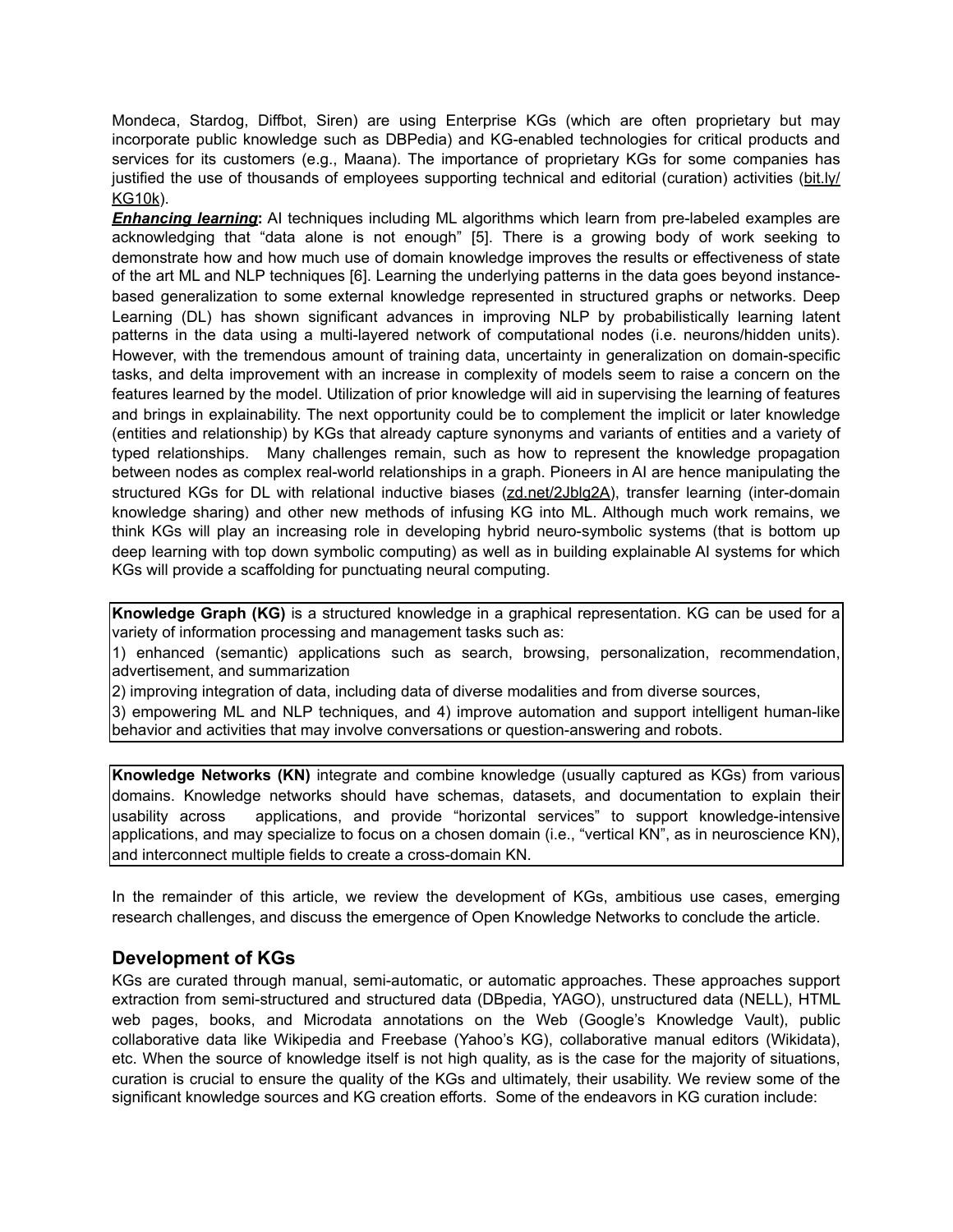*Linked Open Data* (LOD) provides diverse sources of knowledge to populate and enrich KGs. By March 2019, it covered 1,239 datasets with 16,147 links. In spite of its vast size, breadth of coverage and quality (timely update, provenance, context), LOD has its inherent challenges in terms of curation, usability, temporal validity of datasets, missing domains and more. Recently, Google Dataset Search (toolbox.google.com/datasetsearch) started to provide a friendly user interface to crawl, search, and query existing datasets accessible on the Web, similar to LOD.

**Schema.org** (schema.org/) demonstrates the impact and need to structure and interlink data on the Web. Schema.org was created by major search engine companies such as Bing, Google, and Yahoo, in an agreement with the community that designs vocabularies to annotate Web pages. Annotations are embedded in websites to provide structure to data on the Web (e.g., restaurant opening hours) that are frequently searched. Its success is also partly due to the adoption by Content Management Systems (CMS) such as Drupal which automatically annotates web pages by referencing to schema.org classes and properties. The easy-to-use examples (without markup, Microdata, RDFa, and JSON-LD) provided by the Schema.org documentation encourages dissemination of new technologies. As a result, a growing number of corporations are now adopting KGs by agreeing to use a standard vocabulary.

**Data Commons Knowledge Graph** (DCKG) (datacommons.org/) designs "data as a service" approach with a simple browser and API. This "data as a service" approach eases the tedious and cumbersome task of dealing with datasets (e.g., download, integration), using the schema.org vocabulary to aggregate data from Wikipedia, the US Census, NOAA, and FBI. It unifies the way to describe cities, counties, states, countries, congressional districts, census estimates, labor statistics, crime data, health data, biological specimens, power plants, and ENCODE (Encyclopedia odd DNA elements). Furthermore, the provenance of the dataset is explicitly described.

**Wikidata** (wikidata.org/) is Wikipedia's open-source machine-readable database with millions of entities where everyone can contribute and use (with reading and editing permissions) with a user-friendly query interface. It covers a wide variety of domains and contains not only textual knowledge but also images, geo-coordinates, and numerics. Wikidata uses unique identifiers for each entity/relation for accurate querying and provides provenance metadata, unlike DBpedia and Schema.org. For instance, it includes information about a fact's correctness in terms of its origin, temporal validity (reference point of time during of the fact). Wikidata is one of the latest projects acknowledging the dynamic nature of KG and is continuously updated by human contributors unlike DBpedia which is curated from Wikipedia once in a while.

These vast and open knowledge repositories serve as ecosystems to unify data management, interoperability, innovation, and entrepreneurship across different domains enhancing AI applications in agriculture, trust, health, real-time situational-awareness, and more. In the next section, we demonstrate the need to interlink domains to build innovative AI applications.

# **Promising Cross-Domain Use Cases Demonstrating KG Impact**

Finding, reusing, and interlinking the cross-domain knowledge (knowledge from multi-disciplinary fields) described in the previous section are some of the future challenges requiring domain-specific knowledge extraction. For instance, temporal analysis of events will rely on the temporal evolution of event-specific knowledge (e.g., via disease-specific health KG) and personalized analysis of data (e.g., via patientspecific health KG). Hereafter we briefly illustrate some emerging cross-domain use cases that demonstrate the indispensable role of KGs:

**Use case 1:** Designing a cooking robot requires cross-domain knowledge such as: 1) observational (sensory data) and common-sense knowledge to perceive the surrounding environment, 2) knowledge representation to model the knowledge concerning the surrounding environment, 3) appropriate crossdomain knowledge reasoning mechanisms, and 4) services for end-users with a friendly interface (GUI or chatbots). RoboBrain (www.technologyreview.com/s/533471/) is one of such efforts to model all the multimodal cross-domain knowledge required by a robot to be smarter in every field, including the kitchen.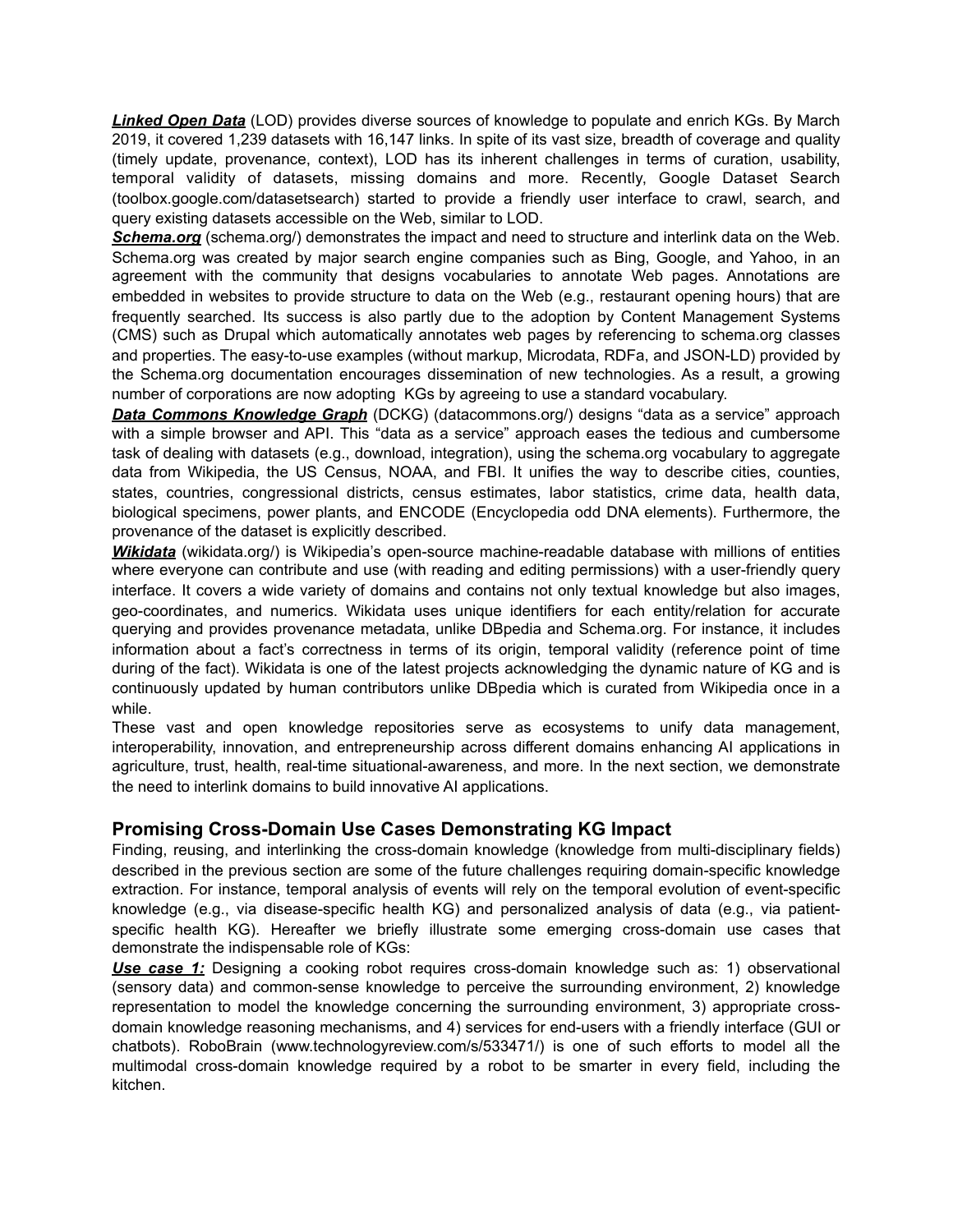*Use case 2:* The field of cognitive science covers a broad scope of human intelligence, including linguistics, mathematical-logical, musical, bodily-kinesthetic, social (interactions and relationships), emotional (empathetic and moral), and personal knowledge [Fig.1]. For instance, to "inject" human intelligence into AI assistants such as Amazon Alexa, utilization of cross-domain knowledge of social interactions, emotions and linguistic variations of natural language is critical.

**Use case 3:** Researchers are trying to model empathy and morality into self-driving cars. For instance, Morale machine platform by MIT (moralmachine.mit.edu/) gathers human knowledge on moral decisions to model machine intelligence for self-driving cars. For AI agents to mimic human emotions and decisions, we need to model human emotional knowledge of empathy, moral, and ethics.

*Use case 4:* IBM Watson, Assistant for Health Benefits, is now capable of personalizing interactions with its members. Smart health agents are adapting to answer real-world personalized complex health queries in simple interactive language. Developing these healthcare chatbots requires patients' environmental knowledge, health data, and coordination with their healthcare physicians. Researchers are developing several knowledge-enhanced chatbots for healthcare (bit.ly/Hcbots) e.g., asthma (bit.ly/kBot), depression (bit.ly/ReaCTrack), and obesity.

# **Emerging Challenges in KG**

The use cases presented above present new challenges to researchers such as the following:

#### *Challenge 1: Capturing Context*

In this era of AI-infused systems for applications including conversational virtual agents, and the advancements in Human-Computer-Interactions (HCI), context is the key for more sensible conversations. While researchers are trying to capture context in algorithms using Reinforcement Learning, KGs are emerging with contextual reasoning (formalization, representation and standardization of provenance, time, location, uncertainty, evidence), contextualized inference rules including schema integration, private-public data sharing policies and authorizations, query syntaxes for scalability, feasibility for end-users, etc. Such representations are required to ascertain spatiotemporal validity of facts as well.

#### *Challenge 2: Domain-Specific Knowledge Extraction*

We have discussed the impact of KG for various applications. However, domain-specific knowledge (realtime as well as background knowledge) is critical for extraction of task-specific assertions and their normalization, as general KGs such as DBpedia do not provide the application-specific knowledge necessary for effective and efficient reasoning. Recent studies in domain-specific subgraph extraction have significantly contributed to improving the efficiency and quality of information extraction and complex task-specific algorithms by capturing contextually relevant factual knowledge [7].

#### *Challenge 3: Knowledge Alignment*

With multiple approaches, data sources, and technologies for KG curation, interlinking of KGs faces the challenge in the alignment of underlying knowledge representation. For example, an object "apple" can be represented as a concept or an instance depending on the underlying schema and representation. NLP and ML/DL techniques are being used on a set of schemas to extract, understand, and summarize the structured knowledge encoded in a processable machine format (e.g., transfer learning for taxonomy or schema alignment).

#### *Challenge 4: Real-Time KG for Fast Data*

We are facing a new challenge with the birth of Fast data i.e., real-time data or streaming data for quick decisions. Today, many industries are relying on fast data analysis solutions for near real-time or streaming multimodal data. While KG for Big Data has already gained the attention of the research community, real-time building KG from Fast Data with agility and efficiency is an emerging issue. IBM Fast Data Platform is one of the initial efforts with real-time data and ML algorithms to cater to streaming applications.

#### *Challenge 5: Quality and Validity of KGs*

Knowledge extraction approaches vary from manual to semi-automatic to automatic techniques, including statistical methods such as Relational ML for predicting new facts and edges [8]. Either way, errors, and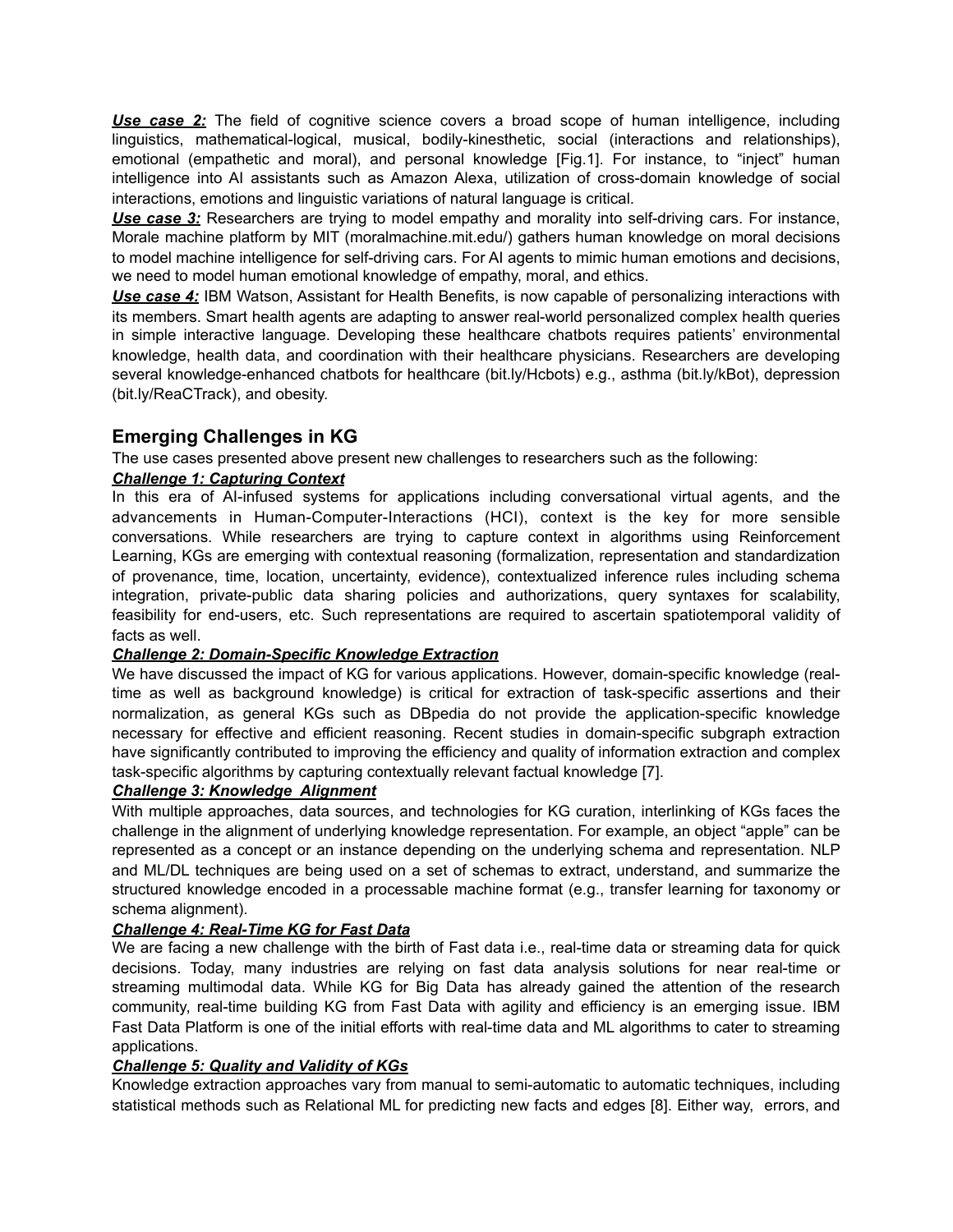missing knowledge can quickly proliferate, leaving the knowledge incomplete or incorrect. Knowledge refinement for adding such missing knowledge or identifying and correcting the erroneous knowledge using holistic and automatic approaches to improve KG quality is a thriving research area [9]. The correctness of knowledge added to KGs also depend on its temporal validity. Temporally changing relationships to define the relatedness between entities to model domain-specific [10] and temporal multirelational data is another concern deserving significant attention.

#### *Challenge 6: Adaptive Knowledge Network*

Change is a law of nature, and static KGs like DBpedia fail to capture this dynamic flow of information. Diverse applications of AI are increasingly relying on the knowledge which is not necessarily static e.g., President of the USA, champion of FIFA World Cup are temporally-sensitive facts, unlike birth date or death date. The need for accurate temporal query responses by dominant search engines requires extracting, maintaining, and updating the temporal facts in KGs. Analyzing real-world dynamic events (e.g., elections, natural disasters, etc.) requires real-time predictive analysis, trend analysis, spatiotemporal decision making, public opinion analysis. Researchers have started to curate Adaptive Knowledge Networks from incoming real-time multimodal spatiotemporally evolving data which evolve with time [11].

## **Open Knowledge Networks**

At the heart of the above challenges lies this one big question "Can we access all of these KGs and put them to use?". AI systems like a cooking robot or Ambient Assisted Living (AAL) require multimodal knowledge from multiple domains and sources. For instance, monitoring of elderly needs knowledge of their biometrics, home-conditions, disease history, and real-time behavior (fall detection) in addition to biomedical and common-sense knowledge. These applications need a knowledge network (KN) which interlinks multimodal cross-domain knowledge curated from various sources as well as a personalized KG for healthcare.

However, many of the KGs in this KN are proprietary and expensive for usage by academia or industry researchers and small clients. Recently, pioneers from Federal, industry, and academia have proposed an Open Knowledge Network (OKN) [12] to provide a nation-scale open infrastructure linking cross-domain information of relevant entities. OKN initiative is expected to advance the perception of KGs in AI to shape an open KG of all world knowledge represented as entities and relationships. It is anticipated to address a coverage of "macro (e.g., have there been unusual clusters of earthquakes in the US in the past six months?) to the micro (e.g., what is the best combination of chemotherapeutic drugs for a 56 y/o female with stage 3 brain cancer.)" [12]. OKN will encourage the development of query and fusion servers that integrates reasoning capabilities. It is proposed as one of the ten Big Ideas by the National Science Foundation (NSF) for solving complex problems by consolidating knowledge, tools, and expertise from multiple disciplines and forming novel frameworks to catalyze scientific innovation and discovery.

With OKN as an open and inclusive community, innovative applications in AI will prompt curation of reliable knowledge graphs/networks. NSF's OKN initiative which is part of Harnessing the Data Revolution Big Idea (www.nsf.gov/pubs/2019/nsf19050/nsf19050.jsp) as a follow up to the OKN series of the workshop has resulted in several soon to start efforts dealing with horizontal and vertical challenges are likely to accelerate progress in this area.

## **Looking Forward to KG enabled AI systems that are more human-like**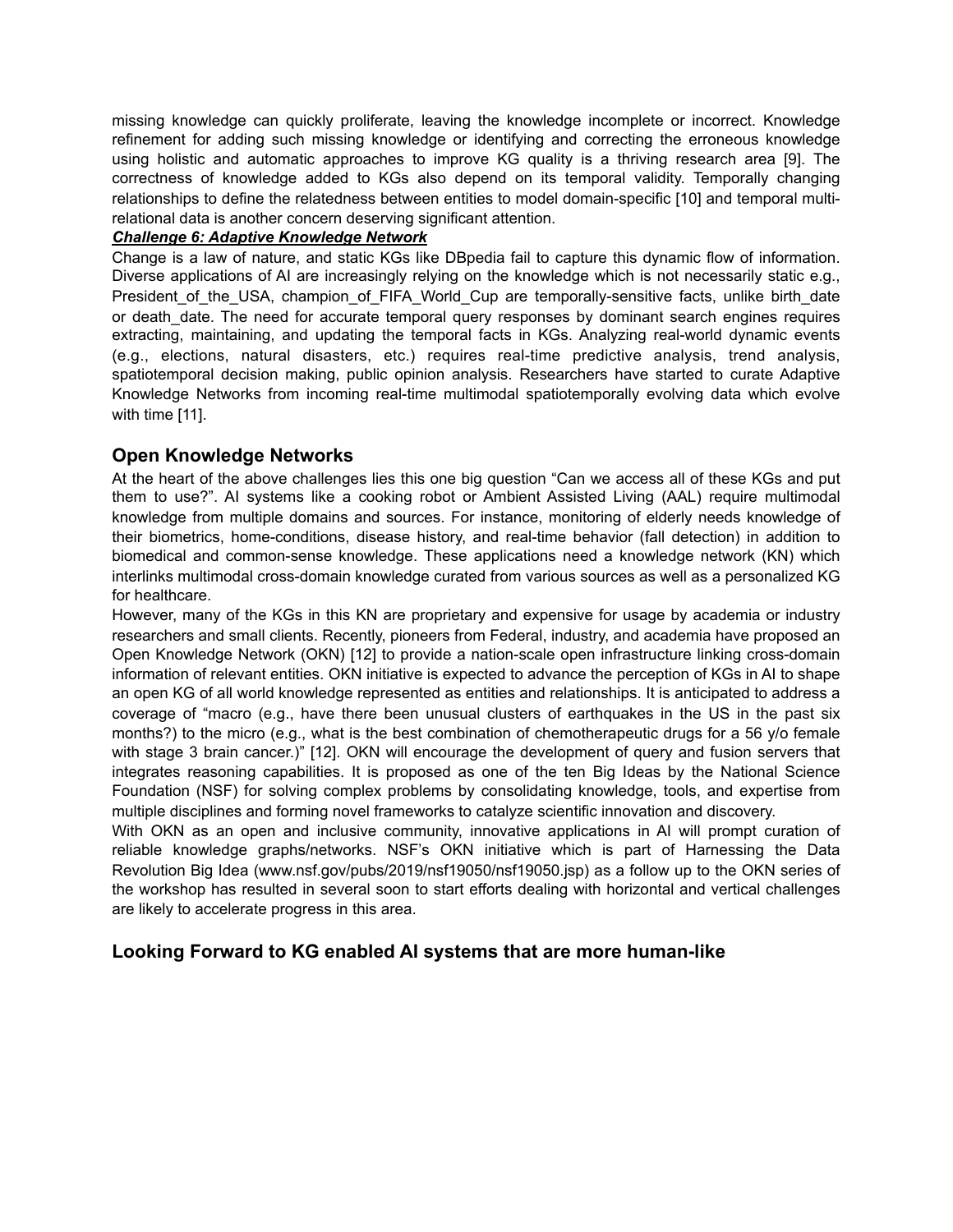

**Fig.1. An expanding role of Knowledge in future AI systems** 

AI has evolved from the ancient Greek legends of golden robots to Sophia, the talking robot. Today, we are surrounded by AI systems with rapidly growing cognitive abilities. However, to facilitate more humanlike machines, AI needs to mimic various aspects of human intelligence including developing a multifaceted understanding of all types of sensory and social data, and multimodal information [Fig.1] which integrates the ability to reason, perceive and learn from experiences, interactions, and surroundings. Although Sophia is capable of displaying some facial expressions, human emotions go beyond facial muscles (amusement, contempt, contentment, embarrassment, excitement, guilt, pride in achievement, relief, satisfaction, sensory pleasure, and shame [13]). While AI is attempting to mimic our inheritance with generative evolutionary algorithms, to be more human-like, it needs to infuse these sophisticated world knowledge and human emotions in formalized representations to develop the nextgeneration AI techniques. Only then, AI systems can differentiate between the tears of joy and the tears of sorrow and empathize with us interacting more humanely. Knowledge graphs and networks are likely to provide the underlying infrastructure on which advanced techniques will be built to progress towards this direction.

The purpose of this first article in this new department on KG is to give a quick overview of the concepts and phenomena of KG which have become indispensable to a growing number of AI techniques and solutions. Future articles will address a wide variety of topics and techniques associated with the emerging KG ecosystem.

# References

[1] P. Bonatti, S.Decker, A.Polleres and V. Presutti. Knowledge Graphs: New Directions for Knowledge Representation on the Semantic Web, Dagstuhl Seminar 18371, 2019.

[2] E. Marchi and O. Miguel. On the Structure of the Teaching-learning Interactive Process, International Journal of Game Theory, 3 (2), 1974.